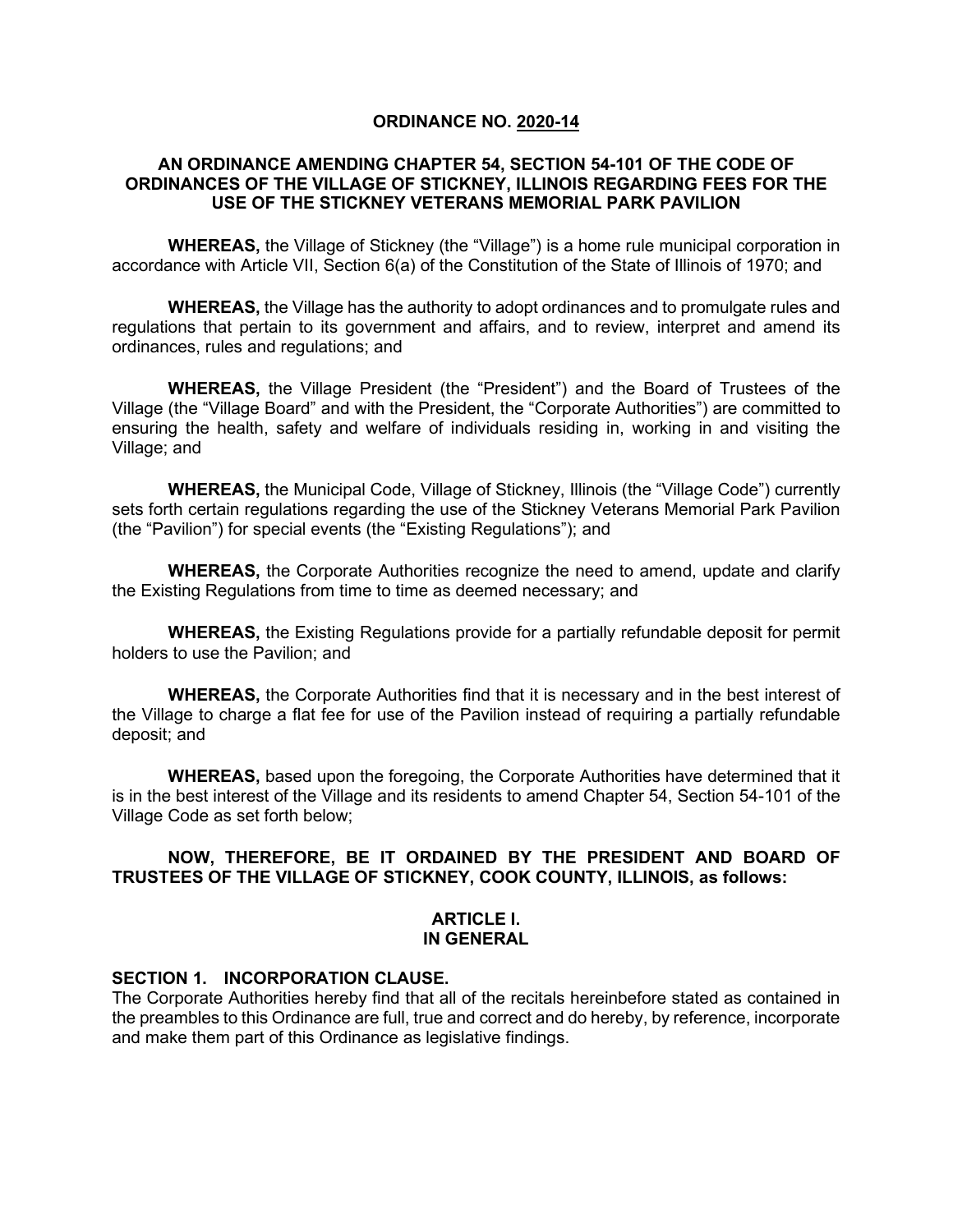## **SECTION 2. PURPOSE.**

The purpose of this Ordinance is to amend Chapter 54, Section 54-101 of the Village Code to update, amend, and clarify the Village's Existing Regulations regarding the use of the Stickney Veterans Memorial Park Pavilion and the adjacent park area for special events, and to authorize the President or his designee to take all actions necessary to carry out the intent of this Ordinance.

### **ARTICLE II.**

## **AMENDMENT OF CHAPTER 54, SECTION 54-101 OF THE MUNICIPAL CODE, VILLAGE OF STICKNEY, ILLINOIS**

### **SECTION 3. AMENDMENT OF CHAPTER 54, SECTION 54-101.**

That Chapter 54, Section 54-101 of the Village Code is hereby amended, notwithstanding any provision, ordinance, resolution or Village Code section to the contrary, by striking out any language to be removed or repealed and underlining new language as follows:

### **Sec. 54-101. – Use for special events.**

Special events may be held at the Stickney Veterans Memorial Park Pavilion and adjacent park, collectively referred to as the "Facilities" for the purpose of this Section, area upon the granting of a permit by the parks and recreation committee, and in accordance with the requirements set forth in this section.

- (1) A deposit flat fee of \$150.00 is required of which \$25.00 will be refunded after three working days, provided all the conditions of the permit are satisfied. The deposit fee may be in cash or check. If by check, there must be two separate checks of \$25.00 each. One check will be used as rent for the pavilion. The other will be returned if the premise is left in good condition. Facilities rental shall be for **residents only** and proof of residency must be submitted to the Village in a form acceptable to the Village.
- (2) Any facility used must be left in good and clean condition. Users Permit holders of a facility will be charged for all clean-up, restoration, or other costs incurred by the Village for use of the area against their deposit if the area is not left in satisfactory condition. Users Permit holders will also be charged against their deposit for any destruction of property or broken equipment. If charges exceed deposit, the named permit holder will be responsible for any additional expense. Failure to fulfill all obligations may result in denial of future use of village facilities Facilities by the user permit holder and the Village reserves the right to pursue legal action relate to any damages, restoration or clean-up costs of the facility.
- (3) Permit holder or representative must notify the Stickney Police Department (708-788-2131) upon arrival if the premises is not in good condition and explain what the problem is. The public works department or other available village personnel will endeavor will arrive to make the necessary changes and document the condition of the facility.
- $(4)$  At the end of the  $\frac{day}{dx}$  event the police department must be contacted again to insure the premises is left in good condition. Inspection by the public works department is mandatory before the deposit refund of \$25.00 is to be considered. Failure to fulfill all obligations may result in denial of future use of village facilities and the Village reserves the right to pursue legal action relate to any damages, restoration or clean-up costs of the facility.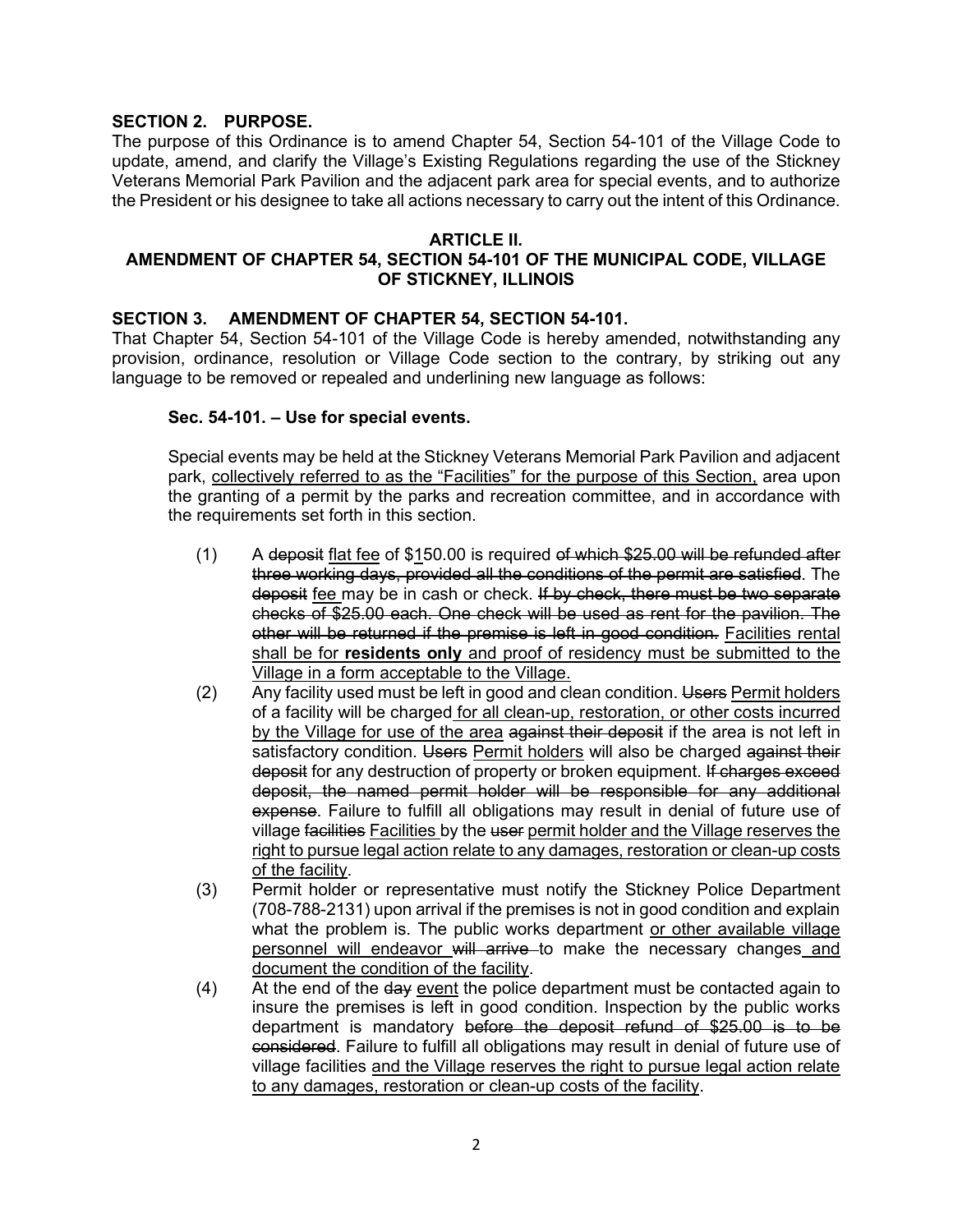- (5) If there is a misuse of property or any valid complaints during use by permit holder received by the police department, village officials or fire department, the village reserves the right to terminate the usage of the facility.
- (6) A "disclaimer, hold harmless and indemnity form" must be signed and delivered at the time of issuance of the permit.
- (7) Bands, amplified music, or a disc jockey will be restricted in their operation from 10:00 a.m. until 9:00 p.m. The volume of any music, and/or announcements, must be no louder than is convenient for hearing of the voluntary listeners in attendance or that otherwise violates Section 50-33 (Noise) of the village code.
- (8) Admission fees and/or ticket sales, food and beverage sales are prohibited.
- $(9)$  Applications must be made  $\omega$  five  $(5)$  working days in advance of the requested date.
- (10) No intoxicated person shall enter, be or remain in any park or at the Facilities, nor shall any person bring within, sell, give away, or drink any intoxicating liquors in any park or at the Facilities.
- (11) Electrical power, if available, will be supplied by village.
- (12) The village will not supply any tables or chairs; however, the picnic tables in the pavilion may be used.
- (13) The washrooms may be opened, but arrangements must be made in advance with the village public works supervisor.
- (14) Only one user per year, per family or organization shall be allowed for either a Saturday, Sunday, or holiday.
- (15) A waiting list will be established on a first-come, first-served basis when all dates have been reserved, and will be used when a cancellation is received.

## **SECTION 3.1. OTHER ACTIONS AUTHORIZED.**

The officers, employees and/or agents of the Village shall take all action necessary or reasonably required to carry out, give effect to and consummate the amendments contemplated by this Ordinance and shall take all action necessary in conformity therewith. The officers, employees and/or agents of the Village are specifically authorized and directed to draft and disseminate any and all necessary forms or notices to be utilized in connection with the intent of this Ordinance.

# **ARTICLE III. HEADINGS, SAVINGS CLAUSES, PUBLICATION, EFFECTIVE DATE**

## **SECTION 4. HEADINGS.**

The headings of the articles, sections, paragraphs and subparagraphs of this Ordinance are inserted solely for the convenience of reference and form no substantive part of this Ordinance nor should they be used in any interpretation or construction of any substantive provision of this Ordinance.

# **SECTION 5. SEVERABILITY.**

The provisions of this Ordinance are hereby declared to be severable and should any provision of this Ordinance be determined to be in conflict with any law, statute or regulation by a court of competent jurisdiction, said provision shall be excluded and deemed inoperative, unenforceable